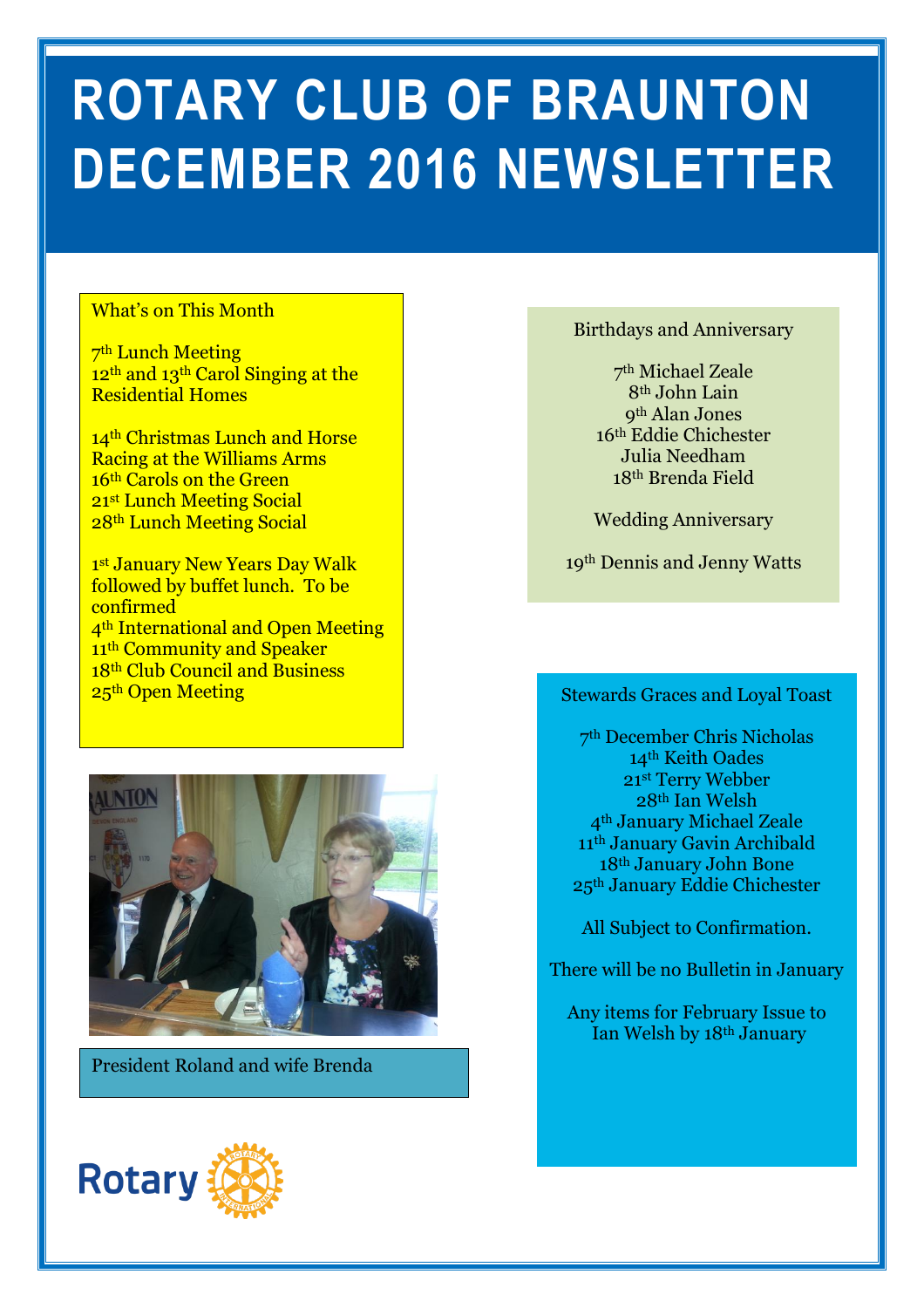### Mock Interviews at Braunton Academy By Rotarian Alan Jones

Mock Interviews for Braunton Academy school leavers are currently underway. Some 150 students spread over three sessions: approximately 6 students per interviewer at 40 minute intervals. Time enough to get to know one another! Pre-interview the student prepares a C.V. and a "Letter of Application". The latter is to a College or as an actual job application. Our interview is based upon that paperwork. Before the mocks the students have attended a presentation by Patrick Farrelly of the Caen Club on what to expect and how to conduct themselves. A most useful intro.for 15/16 year old's most of whom have no experience of such heady matters.

How do they perform? Inevitably they are a mixed bunch from various backgrounds but I am strongly of the opinion that they come across very well indeed. Alert,anxious to make a favorable impression, modest( too much so at times) and sensibly purposeful. Clearly The Academy is serving its student population well. I, and my co-interviewers, sense that they will aspire to make good "John Citizens".

At the end of each interview a form is completed for each student with various categories of their performance marked accordingly. Again, mostly plusses with ,hopefully, a gentle comment as to areas for improvement. That form is for their own consumption.

All in all an uplifting experience for the interviewer and a useful exercise for the students.

AND it can have its moments of challenge. At another school I was once faced with a couple of students, in succession; one claimed he wanted to open a tattoo parlour,the other claimed she wanted to be a pole-dancer. I was assured by the teacher it was not a set up!

### A very merry Christmas and a happy new year to all

### **Braunton Inner Wheel Celebrates**

**40th Anniversary of the Club Charter**

**At Saunton Golf Club on Saturday 12th November 2016**



Reminder 14th December Christmas Lunch at the Williams Arms Followed by Horse Racing

h Around Capstone in Ilfracombe Followed by Buffet Lunch at s £12.00 per head Contact 1 st January New Year's Day Walk Pitons not Provided Ilfracombe Golf Club Garry Dadds for details

o A